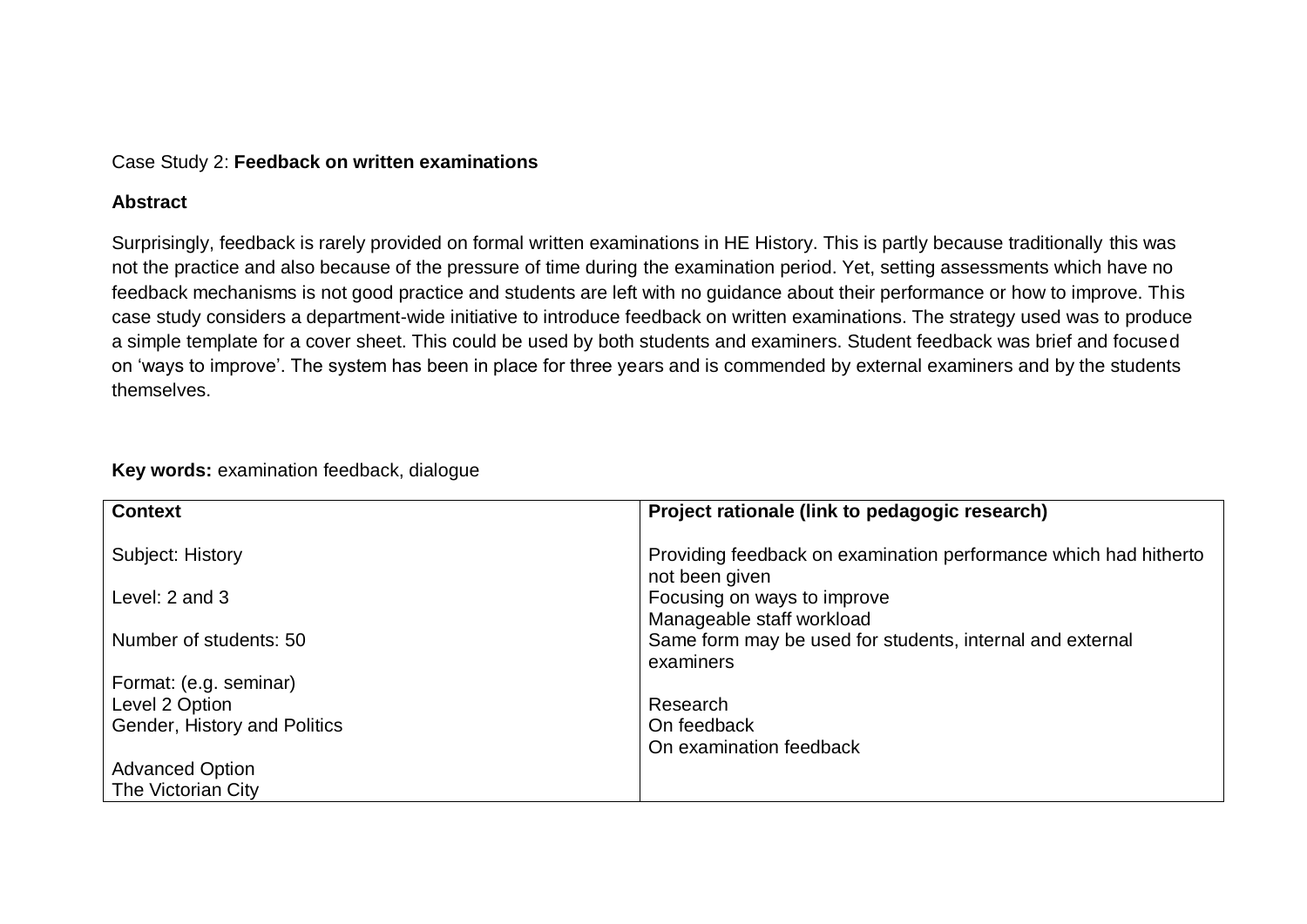| Initiative outline                                                                                                                                                                                                                                                                                                                                                                                                                                                                                                                                                                           | Implementation advice (including resources)      |
|----------------------------------------------------------------------------------------------------------------------------------------------------------------------------------------------------------------------------------------------------------------------------------------------------------------------------------------------------------------------------------------------------------------------------------------------------------------------------------------------------------------------------------------------------------------------------------------------|--------------------------------------------------|
| The template was introduced for all examinations in the<br>department of History<br>The first marker completes the front of the cover sheet with<br>brief comments on each question and 3-4 bullet points on<br>ways in which the students' performance may be improved.<br>The second marker/external examiner adds comments to the<br>back of the sheet (some of these comments may be<br>communicated to student).<br>The mark is then agreed between examiners.<br>Students attend one-to-one tutorials within 2-3 weeks of the<br>examination to receive feedback from the front cover. | Standardised template for cover sheet (attached) |

# **Benefits for teaching and learning**

Students receive feedback on all examinations taken (previously received none)

Students receive feedback in a timely manner

Feedback is specific and focuses on ways to improve performance (see attached)

The procedure is efficient in terms of time for the marker as they only complete one sheet for both students and other examiners Students receive feedback in a similar format for all examinations

Comment from an external examiner:

*All assessed work is seen by two examiners. The first provides comments and marks, the second responds and agrees the provisional final mark. The expectation is that the second marker will read the submission; in practice, some submissions are virtually blind doublemarked. This system was first used last year (2009) and has run this year very smoothly and efficiently. The examiners' comments were judicious and helpful. The form employed has been adjusted (as suggested last year) so as to allow room for confidential comments and students' feedback. I am particularly impressed by the quality of the feedback. The assessment process is thus employed very helpfully to make the marking as transparent as possible, assist students' progression, and address each student's weaknesses and strengths.*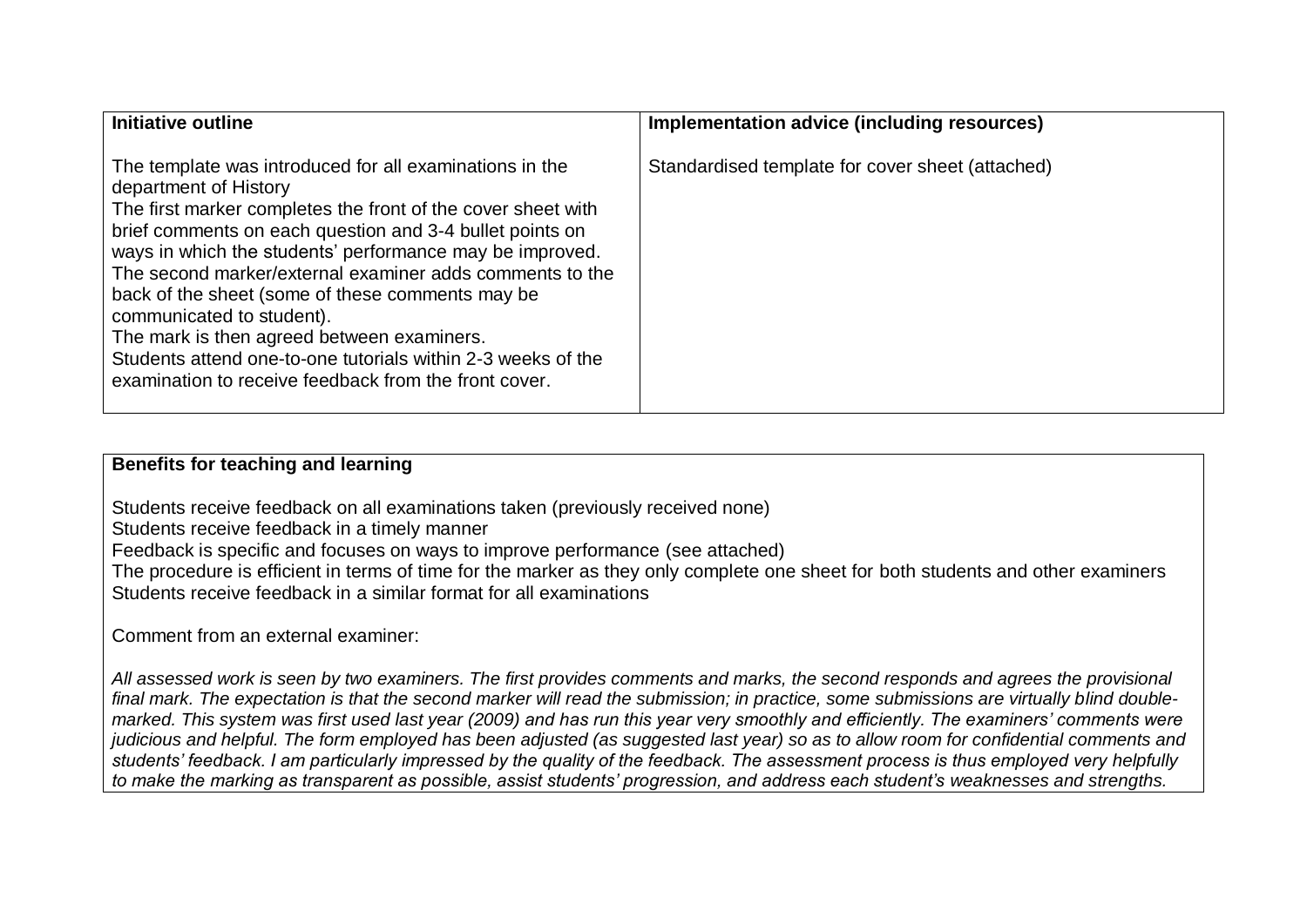# **Troubleshooting tips**

It works well when introduced at a Departmental level rather than for an individual module Ways to improve should be as specific as possible and refer to particular questions/aspects of examination performance